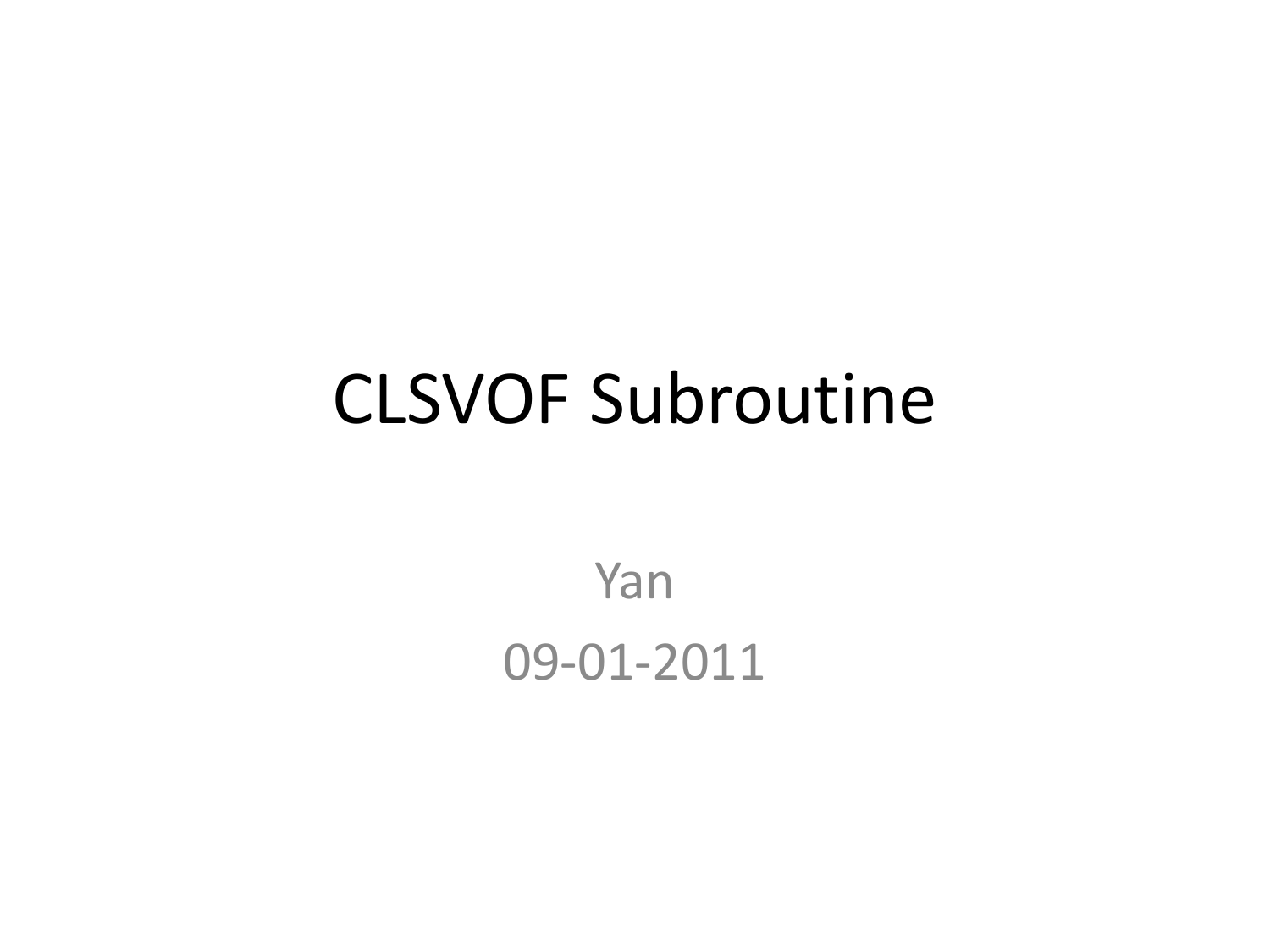# Outline

- User Defined Function (UDF)
- CLSVOF algorithm in FLUENT
- Initialization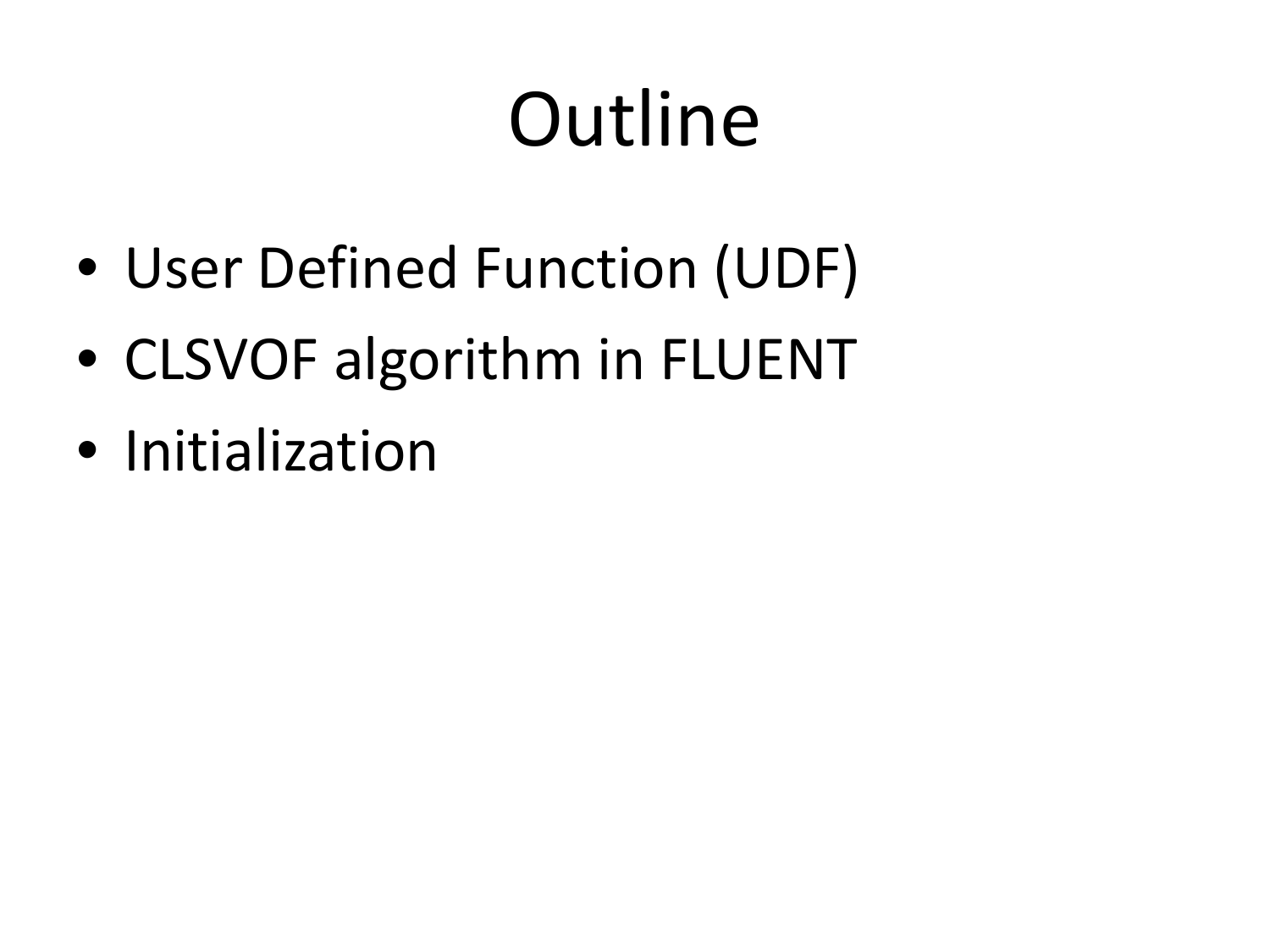### UDF

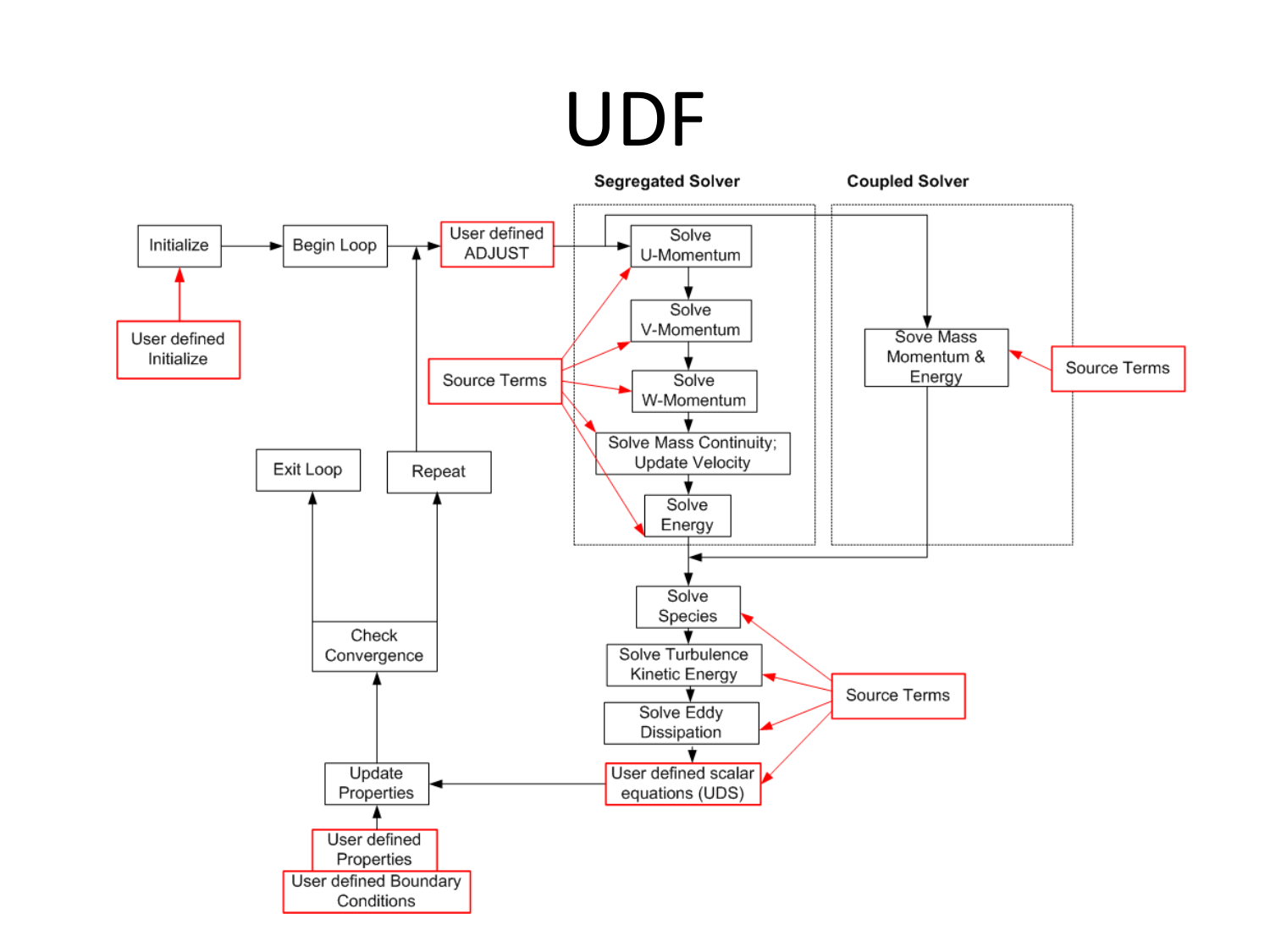### CLSVOF algorithm in FLUENT



B. A. Nichita, 2010, PhD thesis, An improved CFD tool to simulate adiabatic and diabatic two-phase flows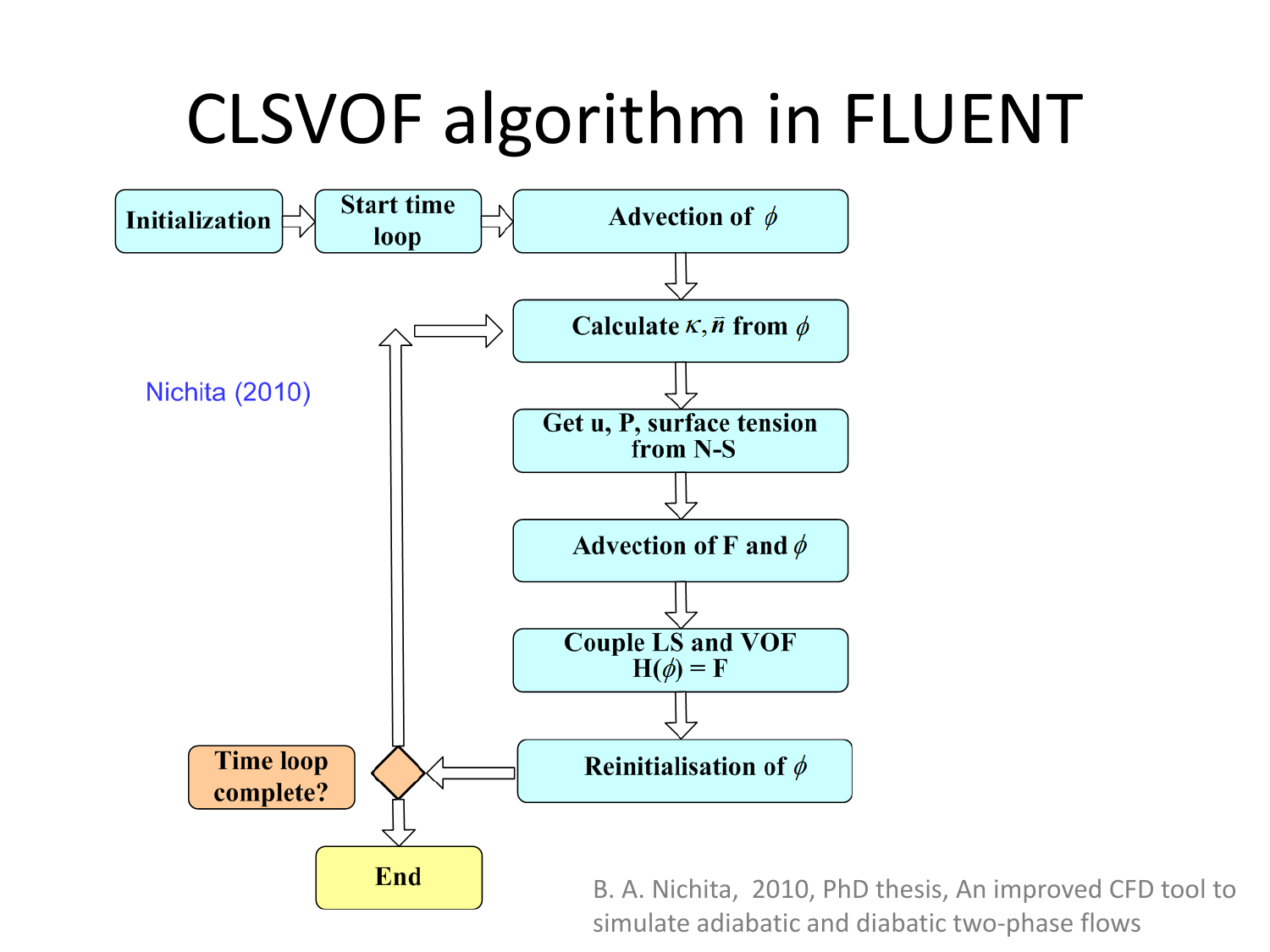# CLSVOF algorithm in FLUENT

- Initialization of Level Set Function (**DEFINE\_INIT**)
- Computation of the Curvature and the Normal to the interface (DEFINE\_ADJUST)
- Surface Tension Force (DEFINE\_SOURCE)
- Advection of Level Set Function and Volume of Fluid Function
- Couple LS with VOF (DEFINE EXECUTE AT END)
- Re-initialization (DEFINE\_EXECUTE\_AT\_END)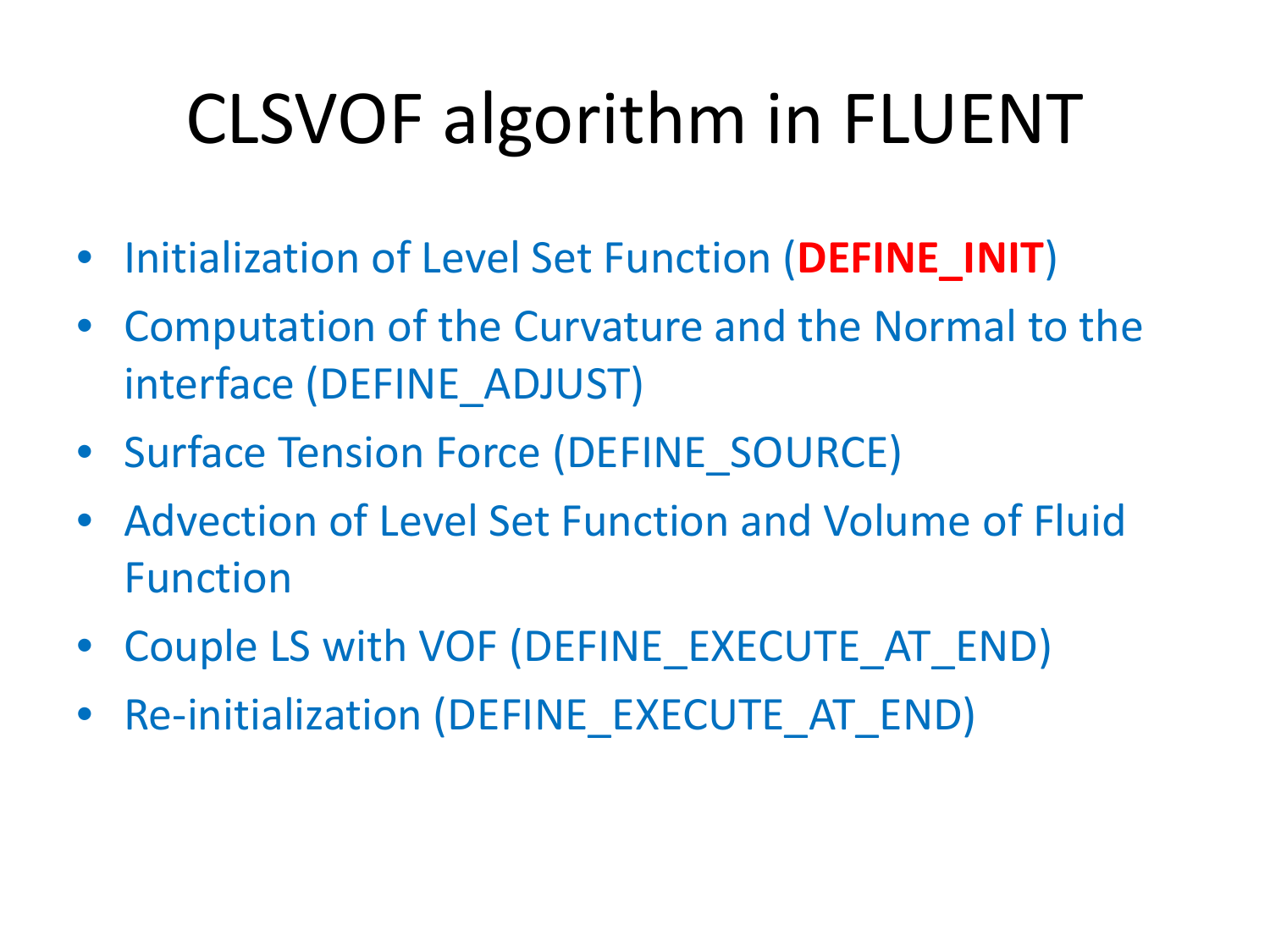#### • Level Set Function *Ф*

The level set function( $\varphi$ ) is set to be an approximate signed distance function, which is

 $x_{normal} * (x - x_0) + y_{normal} * (y - y_0) + z_{normal} * (z - z_0) = 0$ where

X<sub>normal</sub>, y<sub>normal</sub>, z<sub>normal</sub> are the components of the outside normal to the interface. And  $x_0$ ,  $y_0$ ,  $z_0$  are the components of point on the interface. Interface



Nozzle outlet with end as the interface  $(normal = (-1, 0, 0)$  and point  $(0, 0, 0)$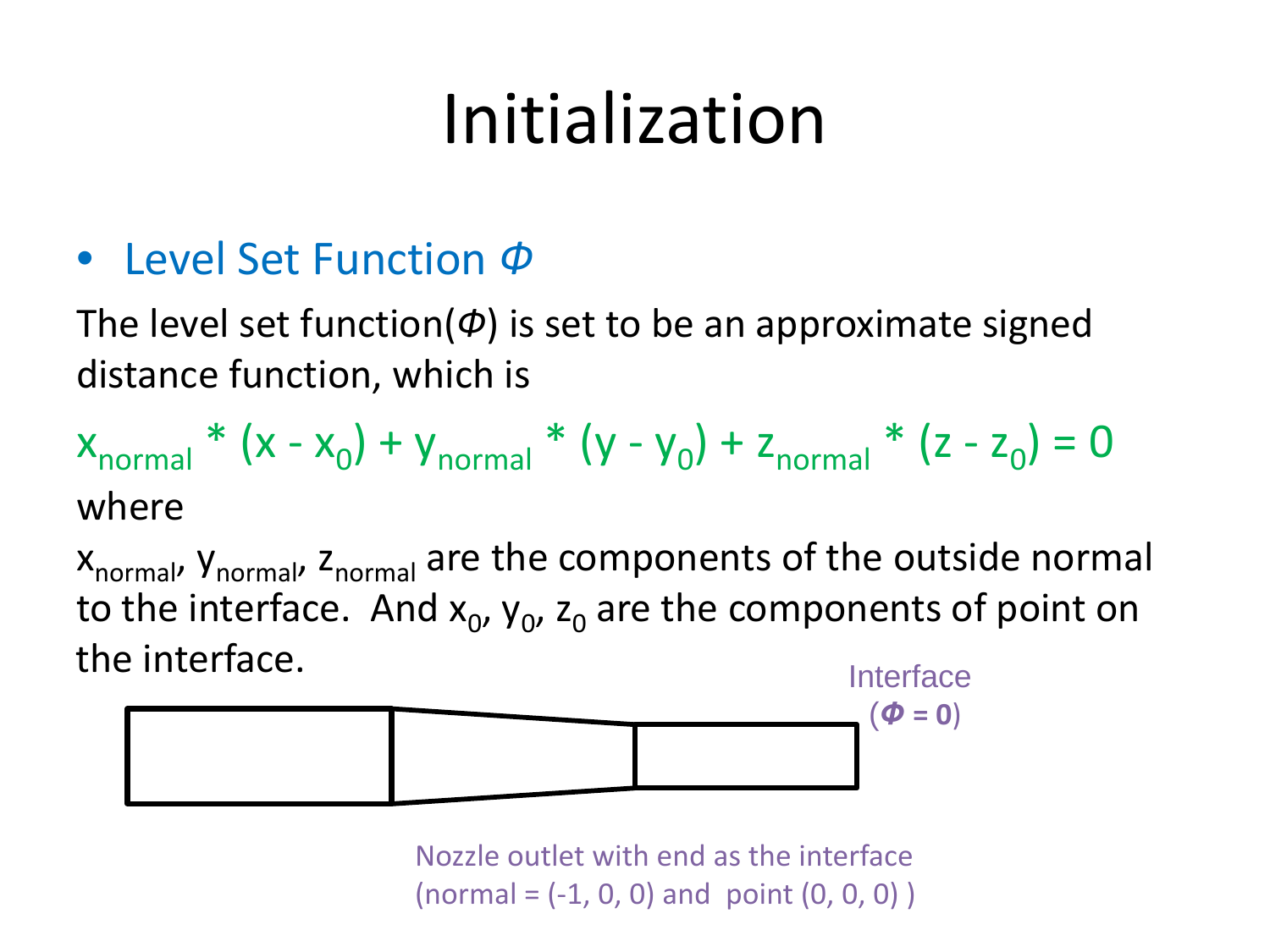• Volume Fraction *F*

The initial *F* is calculated by

$$
F_{ij} = \frac{1}{\Delta x \Delta y \Delta z} \int_{\Omega_{ij}} H(\phi(x, y, z, 0)) dx dy dz
$$

Where H(*Ф*) is Heaviside function

$$
H(\phi) = \begin{cases} 0 & \text{if } \phi < -\varepsilon \\ (\phi + \varepsilon)/(2\varepsilon) + \sin(\pi\phi/\varepsilon)/(2\pi) & \text{if } |\phi| < \varepsilon \\ 1 & \text{if } \phi > \varepsilon \end{cases}
$$

 $\varepsilon$  is usually taken as  $\varepsilon = \sqrt{2} \Delta x$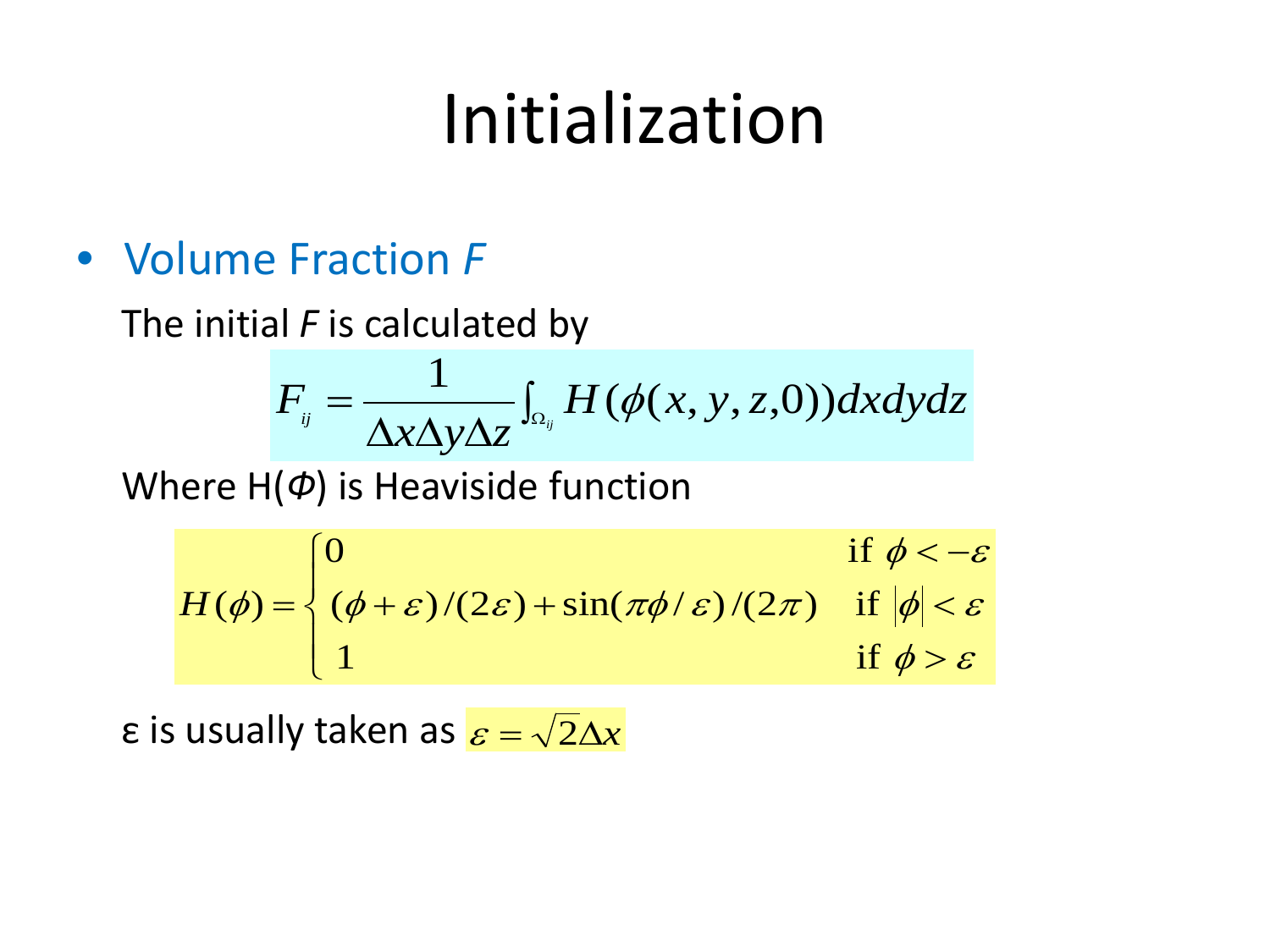- DEFINE\_INIT (name, d) Domain \*d
- Collocated grid (pressure and velocity are stored at cell-centers)

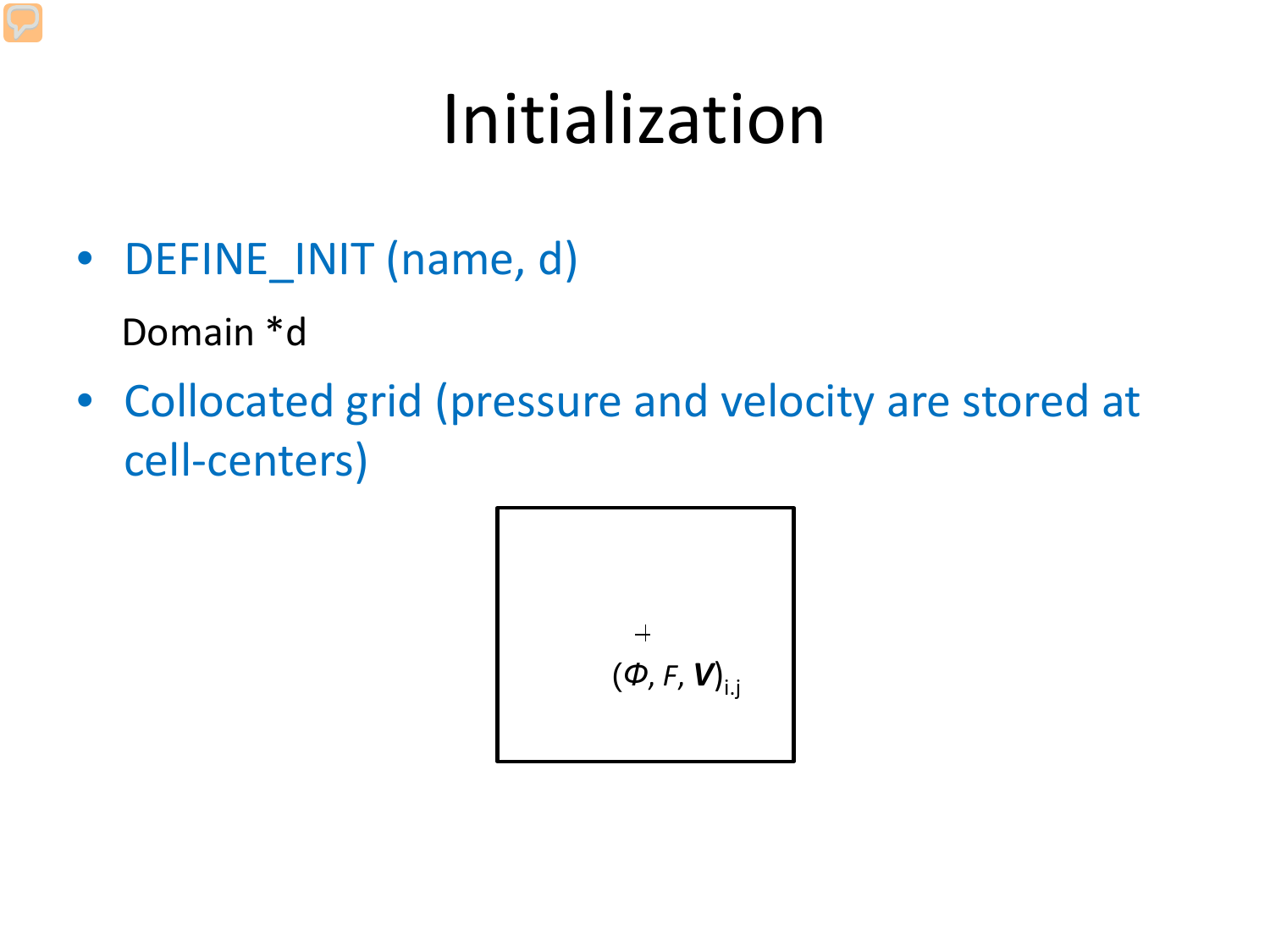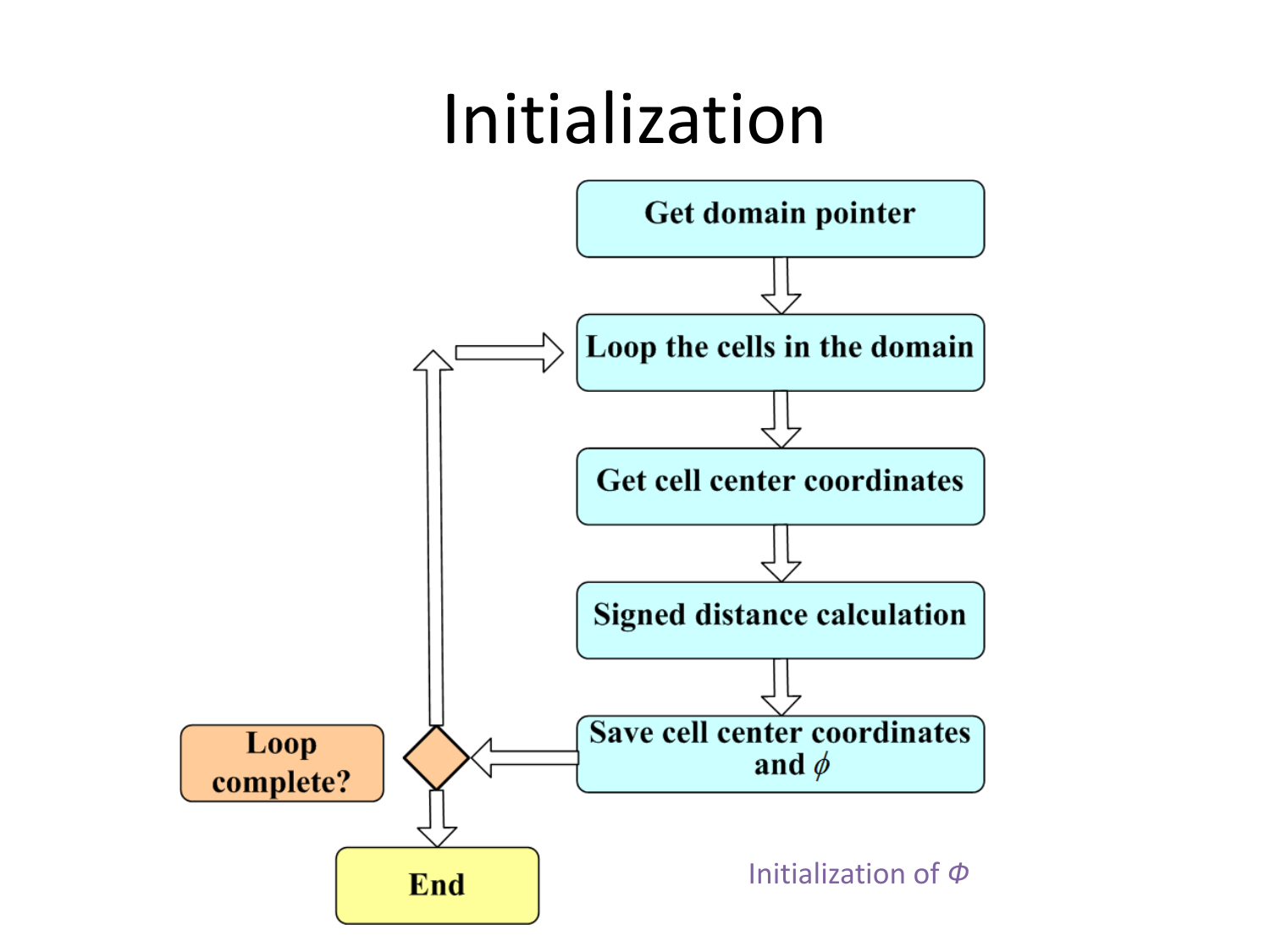- Get Stencil around a given cell
	- cellLimits (cell, cell\_thread, face, face\_thread)
	- f=C\_FACE(cell,cell\_thread,n);
	- f\_t=C\_FACE\_THREAD(cell,cell\_thread,n);
	- F\_CENTROID(xf,f,f\_t);

– Stencil (cell\_t cell,Thread\* cell\_thread,cell\_t\* c,Thread\*\* t) face t face[4]; /\*0 -xmin, 1 - xmax, 2 - ymin, 3 - ymax\*/ c0=F\_C0(face[0],face\_thread[0]); c1=F  $C1$ (face[0], face thread[0]); BOUNDARY FACE THREAD P(face thread[0]) /\*return 0 for boundary \*/ **| | | | | c6 | c4 | c7 | | | | | ---------------- | | | | | c1 | c0 | c2 | | | | | ---------------- | | | |**

**| c5 | c3 | c8 |**

**| | | |**